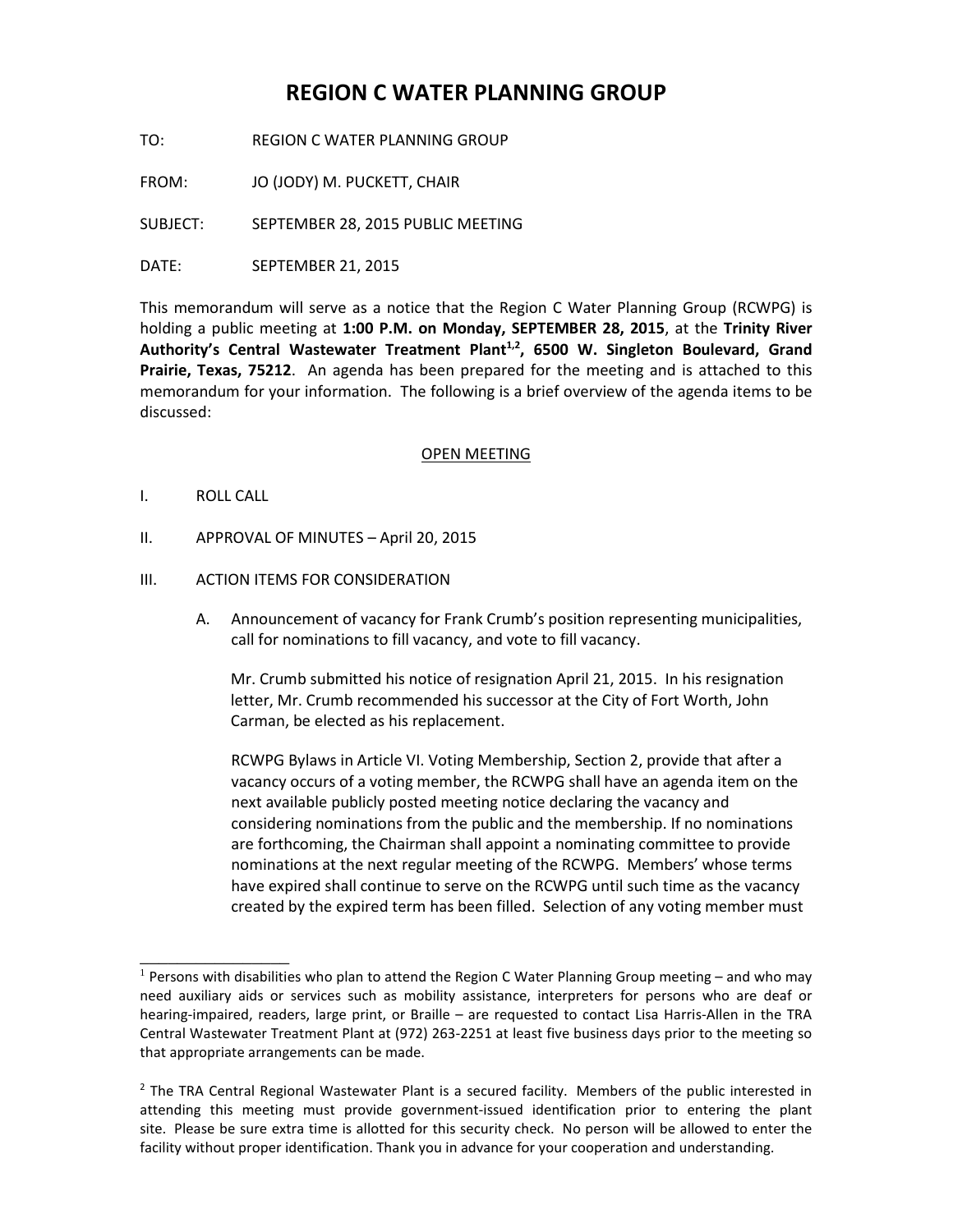be approved by two-thirds of the voting members present at a properly posted meeting.

B. Announcement of vacancy for Thomas La Point's position representing the public, call for nominations to fill vacancy, and vote to fill vacancy.

Mr. La Point submitted his notice of resignation April 8, 2015. In his resignation letter, Mr. La Point did not make a recommendation for his replacement.

RCWPG Bylaws in Article VI. Voting Membership, Section 2, provide that after a vacancy occurs of a voting member, the RCWPG shall have an agenda item on the next available publicly posted meeting notice declaring the vacancy and considering nominations from the public and the membership. If no nominations are forthcoming, the Chairman shall appoint a nominating committee to provide nominations at the next regular meeting of the RCWPG. Members' whose terms have expired shall continue to serve on the RCWPG until such time as the vacancy created by the expired term has been filled. Selection of any voting member must be approved by two-thirds of the voting members present at a properly posted meeting.

C. Discuss comments received on Initially Prepared Plan; Consider approval/adoption of changes to be made.

Consultants will summarize comments from state agencies and others, and outline proposed responses to comments and changes to be made for the Final 2016 Region C Plan. RCWPG will consider approval/adoption of the proposed changes and any other changes deemed necessary.

D. Consider action related to TWDB's finding of an interregional conflict between 2016 Region C and Region D Initially Prepared Plans, including designation and authorization of representatives to participate in mediation.

On July 21, 2015, Region D notified TWDB of their objection to the proposed Marvin Nichols Reservoir as described in the 2016 Region C Initially Prepared Plan. On September 9, TWDB found that an interregional conflict does exist and ordered mediation. RCWPG will consider action as necessary to comply with TWDB findings, including but not limited to: Designating members to participate in mediation related to the alleged interregional conflict, authorizing consultants to make changes to the Region C Plan based on interregional conflict issues (if needed replace currently recommended Sulphur Basin strategy with current alternative Marvin Nichols strategy), and other action as necessary to comply with TWDB process to resolve interregional conflict.

E. Consider designating Sulphur River Basin Authority as a Wholesale Water Provider.

The 2016 Region C IPP (Section 8.1) recommends that the Sulphur River Basin Authority as a Wholesale Water Provider. The RCWPG may consider making such a designation.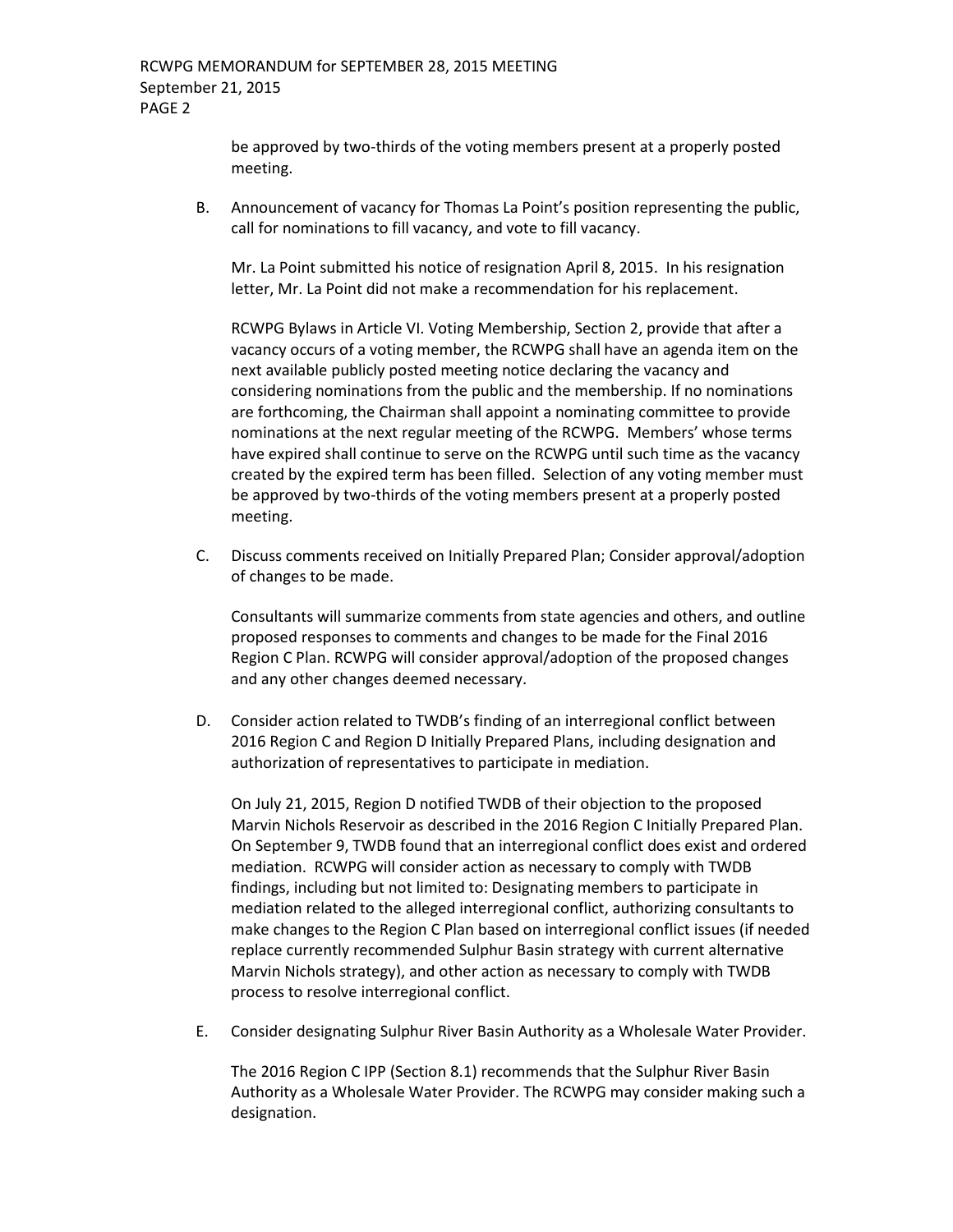F. Consider appointing Nominating Committee for slate of officers for 2016.

The RCWPG may appoint a Nominating Committee to develop a recommendation for the 2016 slate of officers.

G. Consider Selection and approval of consultant for fifth cycle of regional planning.

The RCWPG will consider selection and approval of consultant team for the fifth cycle of regional planning (2021 Region C Plan).

H. Consider authorization for TRA to contract with consultant for fifth cycle of regional planning.

The RCWPG will consider authorizing TRA to contract with the selected consultant for the fifth round of regional water planning.

I. Consider authorizing Chair and/or TRA to seek reimbursement for out-of-scope work performed by consultant related to Quantitative Analysis of Marvin Nichols Reservoir and 2011 Interregional Conflict resolution. Authorize amendments to all contracts as necessary.

In October 2014, consultants developed a detailed report of quantitative impacts of the Marvin Nichols Reservoir as ordered by TWDB as part of the resolution of the alleged interregional conflict between the 2011 Regions C and D Plans. This task was not included in the scope or budget for the fourth round of planning and was performed by Freese and Nichols without compensation. There is approximately \$25,000 of unused budget in Task 12 (2011 Prioritization) that by contract cannot be used for other scoped tasks. The RCWPG may consider authorizing Chair and/or TRA to formally request that TWDB allow unused Task 12 funds to be used to reimburse consultant for this work ordered by TWDB. The RCWPG may consider authorizing TRA to amend contracts necessary to allow this reimbursement.

## IV. DISCUSSION ITEMS

- A. Public Hearing Update
- B. Remaining Tasks Schedule
- C. Prioritization
- D. IFR Infrastructure Financing Report (Chapter/Task 9)
- E. Socio-Economic Analysis (Chapter/Task 6)
- F. December Newsletter

## V. OTHER DISCUSSION

- A. Updates from the Chair
- B. Report from Regional Liaisons
- C. Report from Texas Water Development Board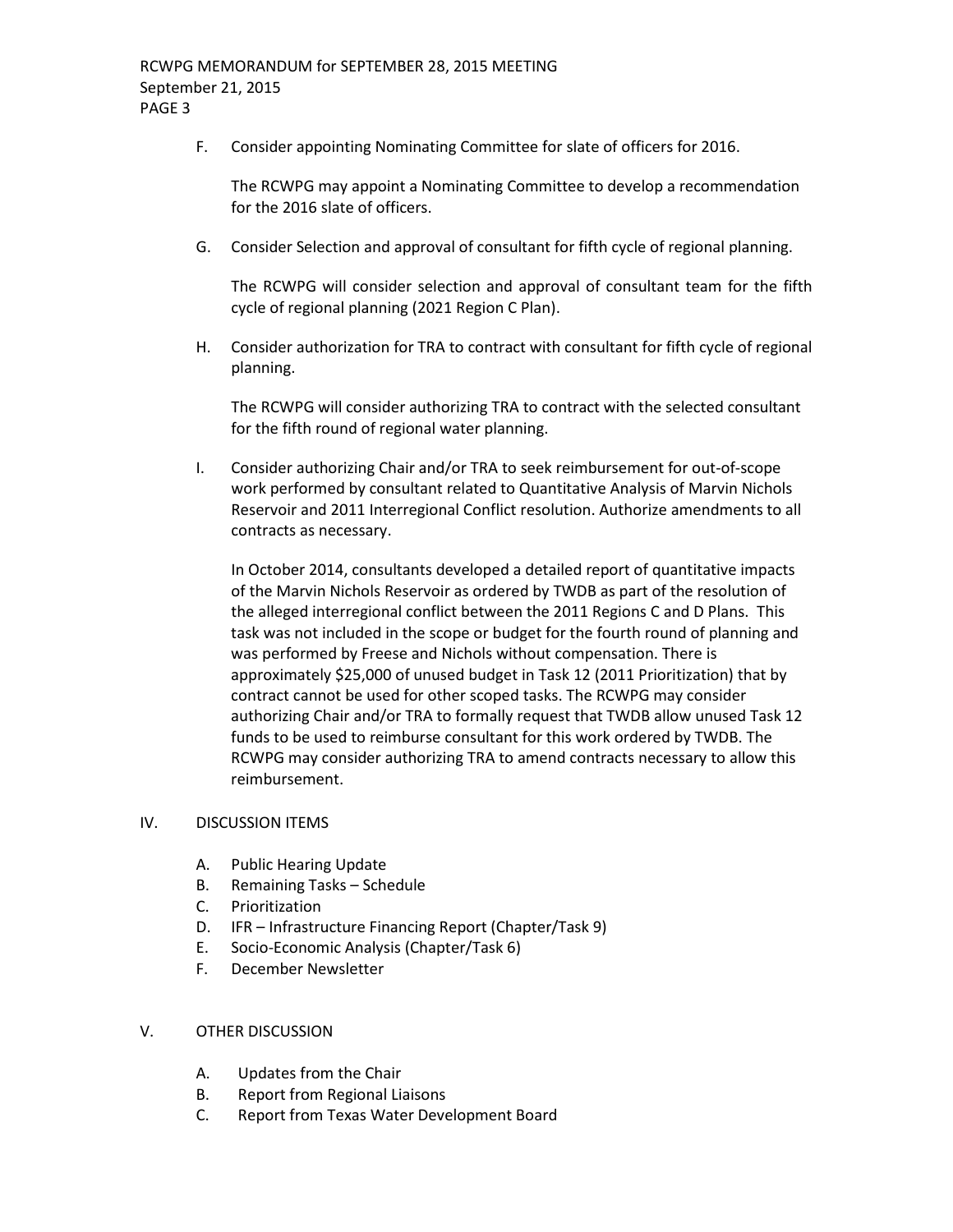RCWPG MEMORANDUM for SEPTEMBER 28, 2015 MEETING September 21, 2015 PAGE 4

- D. Report from Texas Department of Agriculture
- E. Report from Texas Parks and Wildlife Department
- F. Other Reports
- G. Confirm Date and Location of Next Meeting November 9, 2015, 1pm, TRA Central Wastewater Treatment Plant, 6500 W. Singleton Blvd, Grand Prairie, Texas 75212
- H. Public Comments

## VI. ADJOURNMENT

The following items are enclosed with this memorandum:

- 1. RCWPG Agenda September 28, 2015
- 2. RCWPG Minutes April 20, 2015

cc: Ms. Fiona Allen, Designated Alternate for Kevin Ward Ms. Marion Henderson, Designated Alternate for Robert Scott Mr. Tim Fisher, Designated Alternate for Howard Martin Judge Spanky Carter, Designated Alternate for G. K. Maenius Mr. Rick Shaffer, Designated Alternate for James Hotopp Vacant, Designated Alternate for Jim McCarter Mr. John Lingenfelter, Designated Alternate for Dr. Thomas LaPoint Mr. Jim Oliver, Designated Alternate for Jack Stevens Mr. Mike Rickman, Designated Alternate for Tom Kula Mr. Craig Schkade, Designated Alternate for Russell Laughlin Mr. Ron Sellman, Designated Alternate for Drew Satterwhite Mr. Denis Qualls, Designated Alternate for Jody Puckett Vacant, Designated Alternate for Bob Riley Mr. Andy Cronberg, Designated Alternate for Frank Crumb Mr. Tim Welch, Designated Alternate for Steve Mundt Mr. Dennis Donoho, Designated Alternate for Connie Standridge Mr. Gary Clayton, Designated Alternate for Tom Woodward Mr. David Rutledge, Designated Alternate for Gary Spicer Mr. Jay Barksdale, Designated Alternate for Bill Ceverha Mr. John Alford, Designated Alternate for David Bailey Vacant, Designated Alternate for Gary Douglas Mr. Thomas Smith, Designated Alternate for Harold Latham Ms. Connie Townsend, TWDB Mr. Darrell Dean, TDA Mr. Adam Whisenant, TPWD Mr. Curtis Campbell, Region B Representative Ms. Sharron Nabors, Region D Representative Mr. Walt Sears, Region D Administrator Mr. Joe Cooper, Region G Representative Mr. Mike Harbordt, Region I Representative Mr. Tom Gooch, Freese and Nichols, Inc. Mr. Jim Nichols, Freese and Nichols, Inc.